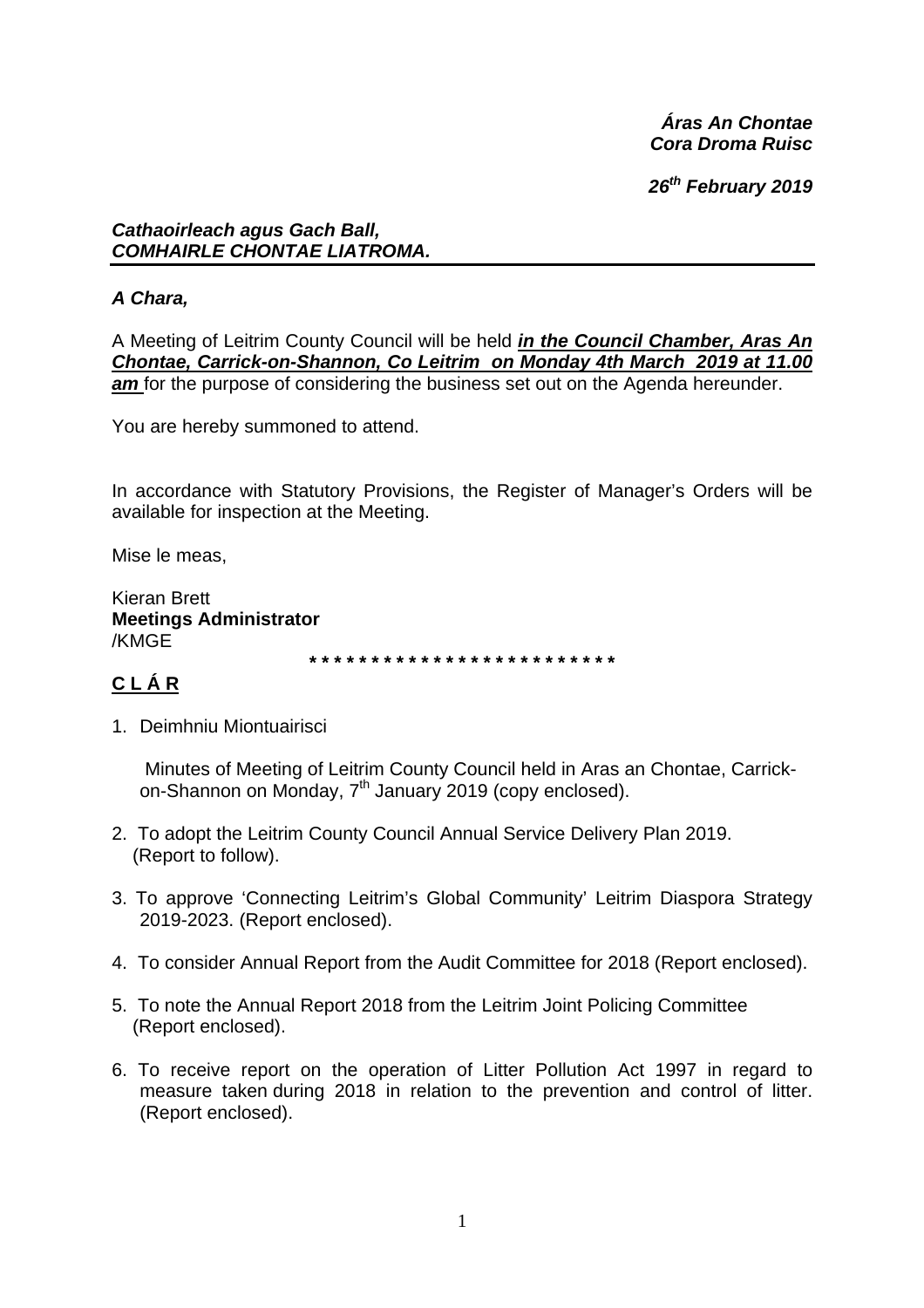- 7. To approve Tourism Grant Scheme 2019. (Report enclosed).
- 8. To consider Monthly Management Reports by the Chief Executive for December 2018 and January 2019 in accordance with the provisions of Section 136(2) of the Local Government Act 2001 as inserted by Section 51 of the Local Government Reform Act 2014 (Reports previously circulated).
- 9. To note commitments to be entered into under Section 138(1) of the Local Government Act, 2001.
- 10. To consider report from Corporate Policy Group.
- 11. To approve the attendance of the Elected Members at forthcoming conferences.
- 12. Correspondence (enclosed).
- 13. Presentation by North West STOP.
- 14. Presentation from Comhairle na nOg

# *Part I - Notice of Motions.*

## **15. To consider the following Notice of Motion submitted by Councillor Des Guckian;**

"That we, the elected representatives, challenge the Executive Officials and the Water Department of Leitrim County Council to give us an undertaking, and proof, that they are applying the same zero emissions standards to all wastewater sewage plants under their control as are being put forward, by them, for inclusion in the Pilot Scheme for septic tanks in our rural areas. A list of all plants in Co Leitrim and how they are performing should be made available to all Cllrs."

## **16. To consider the following Notice of Motion submitted by Councillor Padraig Fallon;**

"I propose the immediate re-opening of the Local Improvement Scheme by Leitrim County Council and that the existing 37 applications retained, held by this Local Authority are added."

#### **17. To consider the following Notice of Motion submitted by Councillor Paddy O'Rourke;**

"I propose that this council reopen the Local Improvement Scheme and deal appropriately with the number of applications already submitted whilst the scheme was supposedly closed, given the money provided this year and an indication that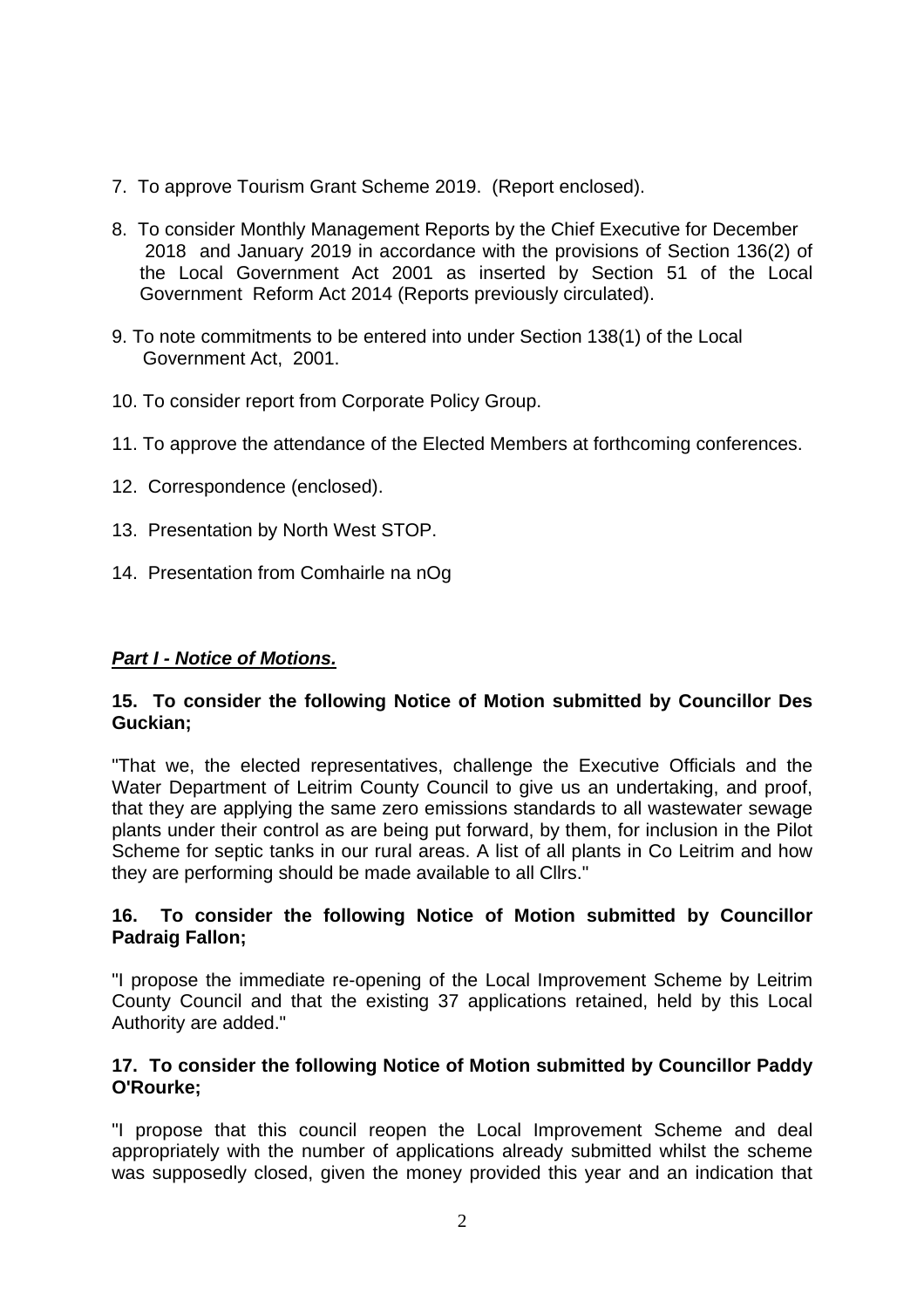more may be forthcoming provided we move to spend the first allocation early in the year."

## **18. To consider the following Notice of Motion submitted by Councillor Mary Bohan;**

"I propose that Leitrim County Council call on the HSE to act immediately on the following issues:

1. To provide full time public nursing hours in the Drumkeerin area as this service has been reduced in the past year.

2. That the HSE and the Department of Health as a matter of urgency increase the provision of home help hours."

## **19. To consider the following Notice of Motion submitted by Councillor Sean McGowan;**

"I seek the support of Members in calling on the relevant Ministers in Government to address the unique economic pressures facing rural publicans.

I am proposing changes such as a VAT rebate or VRT exemption on a Publicans Vehicle where it is been used or part used in connection with their business. I am also concerned that appropriate motor insurance be available, as most policies are for Social & Domestic use & Publicans could find themselves without valid insurance if that vehicle is used in connection with their business. These measures would provide some support to rural publicans in areas where there is an absence of public transport and taxi providers and recognise the unique socially inclusive role played by pubs in rural communities."

## **20. To consider the following Notice of Motion submitted by Councillor Sean McDermott;**

"I will ask if Leitrim County Council will investigate the possibility of our county been part of The Geo Park which covers counties Cavan and Fermanagh."

## **21. To consider the following Notice of Motion submitted by Councillor Felim Gurn;**

"The WRAP fund was established to promote the film industry to the North west region for film production. The counties of Galway, Mayo, Sligo and Donegal are part of this fund. This enables film production to create viable jobs in the making of films and TV shows like the Game of Thrones. It has worked for Northern Ireland and would promote Leitrim to a worldwide audience of the fantastic rural landscape that we have. Has Leitrim County Council recently joined this fund or do they intend to contribute to it?"

#### **22. To consider the following Notice of Motion submitted by Councillor Justin Warnock;**

"I will ask the Elected Members to call on the Executive of Leitrim County to create a Director and an SPC with the specific responsibility for Agriculture and Rural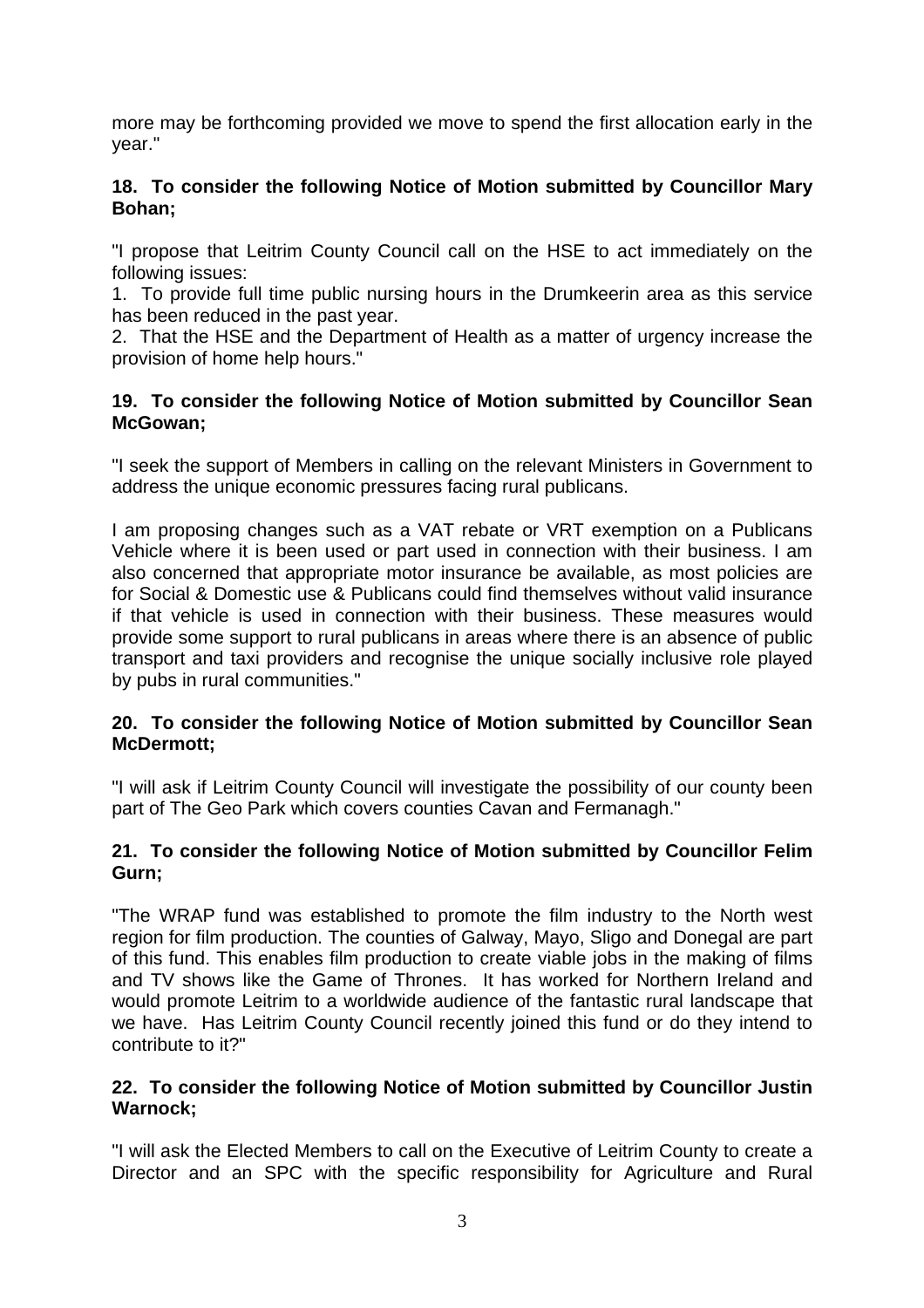Development."

#### **23. To consider the following Notice of Motion submitted by Councillor Finola Armstrong-McGuire;**

"I ask how many enquiries have been followed through with rentals under the Rates Rebate Scheme for 2018 in County Leitrim."

## **24. To consider the following Notice of Motion submitted by Councillor Gerry Dolan;**

"I ask that Leitrim County Council recognise the campaign to change Forestry Policy which is to protect the communities of County Leitrim and to call on Minister Andrew Doyle TD to impose a moratorium on Afforestation."

#### **25. To consider the following Notice of Motion submitted by Councillor Brendan Barry;**

"I call on Leitrim County council to support a motion of no confidence in Minister for Health Simon Harris to manage or reform healthcare in Ireland. We demand accountability,respect and proper pay and conditions for frontline staff, value for money spent on Healthcare and reform of the HSE. Your health is your wealth. Enough is enough."

#### **26. To consider the following Notice of Motion submitted by Councillor Caroline Mulvey;**

"As recent legislation regarding drink driving laws is having a profound affect on rural areas, I propose we as a Council ask that the rural link expand their services to night time services for the local rural pubs and restaurants."

## **27. To consider the following Notice of Motion submitted by Councillor Frank Dolan;**

"I propose that we call on the RSA and the Dept of TII to make the wearing of high vis cloathing for both pedestrians and cyclists compulsory, and also that single file should be obligatory especially on local roads."

## **28. To consider the following Notice of Motion submitted by Councillor Caillian Ellis;**

"I propose that Leitrim County Council write to the Minister for Agriculture, Mr Michael Creed to put in place a land reclamation scheme for County Leitrim that would help farmers to increase production."

#### **29. To consider the following Notice of Motion submitted by Councillor Enda Stenson;**

"I ask has any progress been made in attracting any major business to the former Bank of America building, all the good work that is being done, will amount for